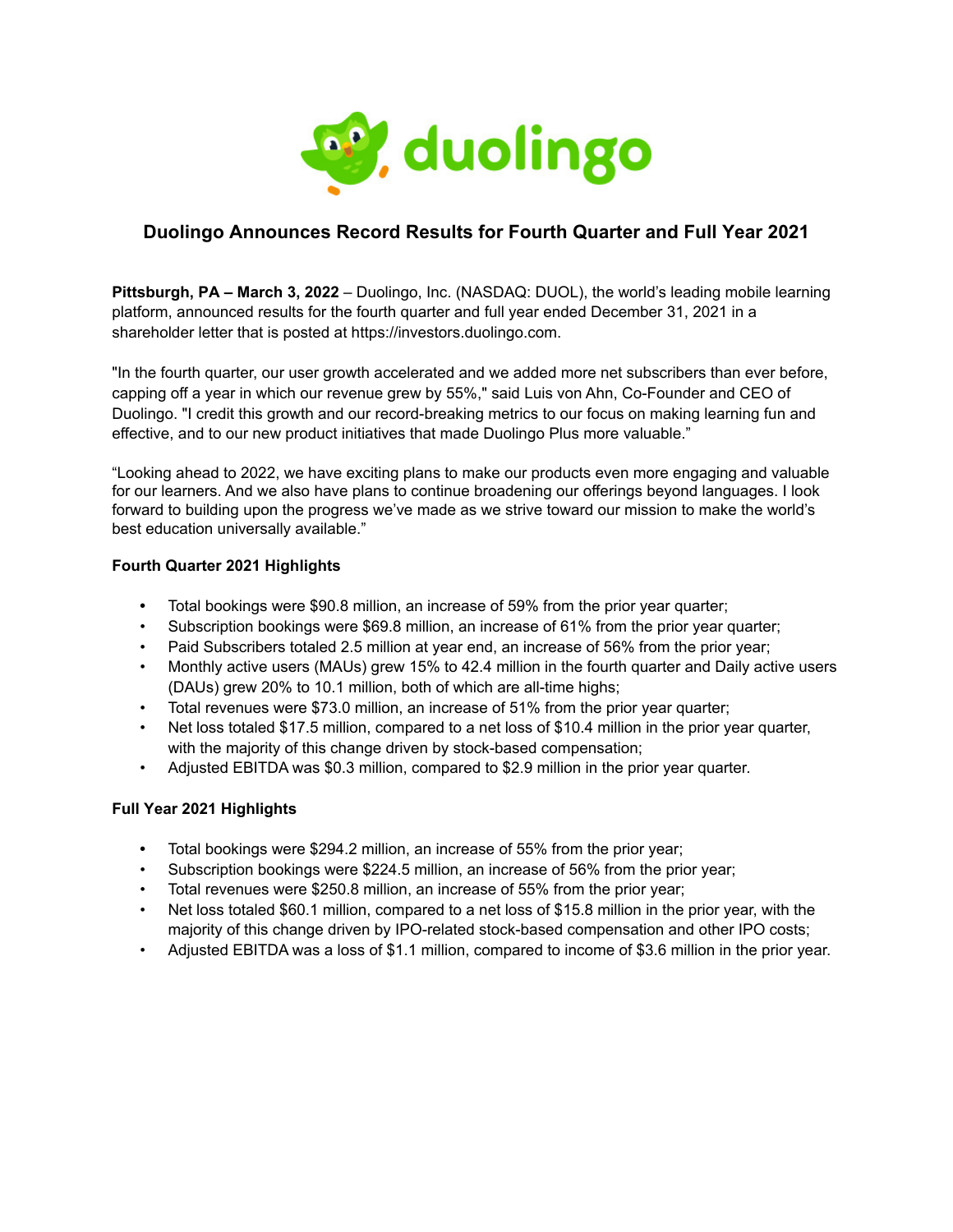### **Financial and Operating Metrics**

The following table summarizes our financial and operating highlights for the quarter and full year ended December 31, 2021.

| Three Months Ended December 31,                      |    |                |     |           |                         | Year Ended December 31, |                |    |           |             |  |
|------------------------------------------------------|----|----------------|-----|-----------|-------------------------|-------------------------|----------------|----|-----------|-------------|--|
| (In millions, except dollar<br>amounts in thousands) |    | 2021           |     | 2020      | $\frac{9}{6}$<br>Change |                         | 2021           |    | 2020      | %<br>Change |  |
| <b>Operating Metrics</b>                             |    |                |     |           |                         |                         |                |    |           |             |  |
| Monthly active users                                 |    | 42.4           |     | 37.0      | 15 %                    |                         | 40.5           |    | 36.7      | 10 %        |  |
| Daily active users                                   |    | 10.1           |     | 8.4       | 20 %                    |                         | 9.6            |    | 8.2       | 18 %        |  |
| Paid subscribers (at<br>period end)                  |    | 2.5            |     | 1.6       | 56 %                    |                         | 2.5            |    | 1.6       | 56 %        |  |
| Subscription bookings                                | \$ | 69,752         | -\$ | 43,284    | 61 % \$                 |                         | 224,520        | \$ | 144,379   | 56 %        |  |
| Total bookings                                       | \$ | 90,821         | \$  | 57,064    | 59 % \$                 |                         | 294,247        | \$ | 190,181   | 55 %        |  |
| <b>Financial Measures</b>                            |    |                |     |           |                         |                         |                |    |           |             |  |
| Total revenues (GAAP). \$                            |    | 73,014         | -\$ | 48,268    | 51 % \$                 |                         | 250,772        | \$ | 161,696   | 55 %        |  |
| Net loss (GAAP) \$                                   |    | $(17, 517)$ \$ |     | (10, 407) | 68 % \$                 |                         | $(60, 135)$ \$ |    | (15, 776) | 281 %       |  |
| Adjusted EBITDA (Non-<br>GAAP)                       | \$ | 329            | \$  | 2,891     | $(89)$ % \$             |                         | $(1,066)$ \$   |    | 3,630     | (129)%      |  |

#### **Financial Outlook**

Duolingo is providing the following guidance for the first quarter and the full year ending December 31, 2022.

|                        | <b>First Quarter 2022</b> |         | <b>Full Year 2022</b> |         |  |  |
|------------------------|---------------------------|---------|-----------------------|---------|--|--|
| (in millions)          | Low                       | High    | Low                   | High    |  |  |
| Total Bookings.        | \$92.0                    | \$95.0  | \$372.0               | \$382.0 |  |  |
| Revenues.              | \$75.5                    | \$78.5  | \$332.0               | \$342.0 |  |  |
| <b>Adjusted EBITDA</b> | \$(5.5)                   | \$(2.5) | \$(5.0)               | \$(1.0) |  |  |

With regards to the Non-GAAP Adjusted EBITDA outlook provided above, a reconciliation to GAAP net loss, the most directly comparable financial measure presented in accordance with GAAP, has not been provided as the quantification of certain items included in the calculation of GAAP net loss cannot be calculated or predicted at this time without unreasonable efforts. For example, the non-GAAP adjustment for stock-based compensation expenses related to equity awards requires additional inputs such as number of shares granted and market price that are not currently ascertainable, and the non-GAAP adjustment for certain legal, tax and regulatory reserves and expenses depends on the timing and magnitude of these expenses and cannot be accurately forecasted. For the same reasons, we are unable to address the probable significance of the unavailable information, which could have a potentially unpredictable, and potentially significant, impact on our future GAAP financial results.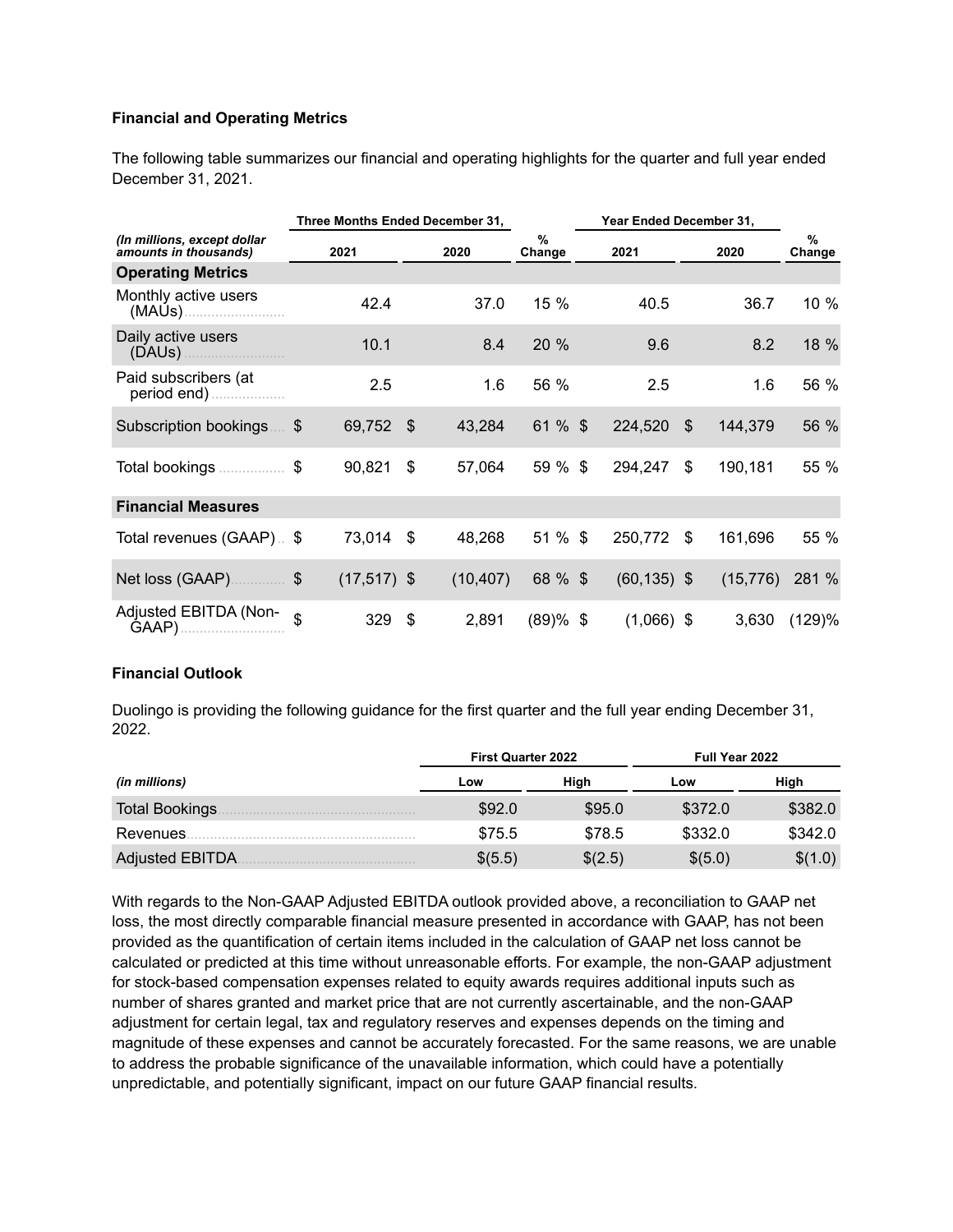#### **Webcast and Conference Call Information**

Duolingo will host a conference call to discuss its quarterly results today, March 3, 2022 at 5:30 p.m. ET. The live webcast of Duolingo's earnings conference call will be publicly available and can be accessed at investors.duolingo.com. A replay will be available on the Investor Relations website one hour following completion of the call.

### **About Duolingo**

Duolingo is the leading mobile learning platform globally, offering courses in over 40 languages to approximately 42 million monthly active users. With over 500 million downloads, its flagship app has organically become the world's most popular way to learn languages and the top-grossing app in the Education category on both Google Play and the Apple App Store. With technology at the core of everything it does, Duolingo has consistently invested to provide learners a fun, engaging, and effective learning experience while remaining committed to its mission to develop the best education in the world and make it universally available.

#### **Definitions**

**Subscription Bookings and Total Bookings.** Subscription bookings represent the amounts we receive from a purchase of a subscription to Duolingo Plus. Total bookings represent the amounts we receive from a purchase of a subscription to Duolingo Plus, a registration for a Duolingo English Test, an in-app purchase for a virtual good and from advertising networks for advertisements served to our users. We believe bookings provide an indication of trends in our operating results, including cash flows, that are not necessarily reflected in our revenue because we recognize subscription revenue ratably over the lifetime of a subscription, which is generally from one to twelve months.

**Monthly Active Users (MAUs).** MAUs are defined as unique Duolingo users who engage with our mobile language learning application or the language learning section of our website each month. MAUs are reported for a measurement period by taking the average of the MAUs for each calendar month in that measurement period. MAUs are a measure of the size of our global active user community on Duolingo.

**Daily Active Users (DAUs).** DAUs are defined as unique Duolingo users who engage with our mobile language learning application or the language learning section of our website each calendar day. DAUs are reported for a measurement period by taking the average of the DAUs for each day in that measurement period. DAUs are a measure of the consistent engagement of our global user community on Duolingo.

**Paid Subscribers.** Paid subscribers are defined as users who pay for access to Duolingo Plus and had an active subscription as of the end of the measurement period. Each unique user account is treated as a single paid subscriber regardless of whether such user purchases multiple subscriptions, and the count of paid subscribers does not include users who are currently on a free trial.

#### **Forward-Looking Statements**

This Shareholder Letter contains forward-looking statements within the meaning of the Private Securities Litigation Reform Act of 1995. We intend such forward-looking statements to be covered by the safe harbor provisions for forward-looking statements contained in Section 27A of the Securities Act of 1933, as amended (the "Securities Act") and Section 21E of the Securities Exchange Act of 1934, as amended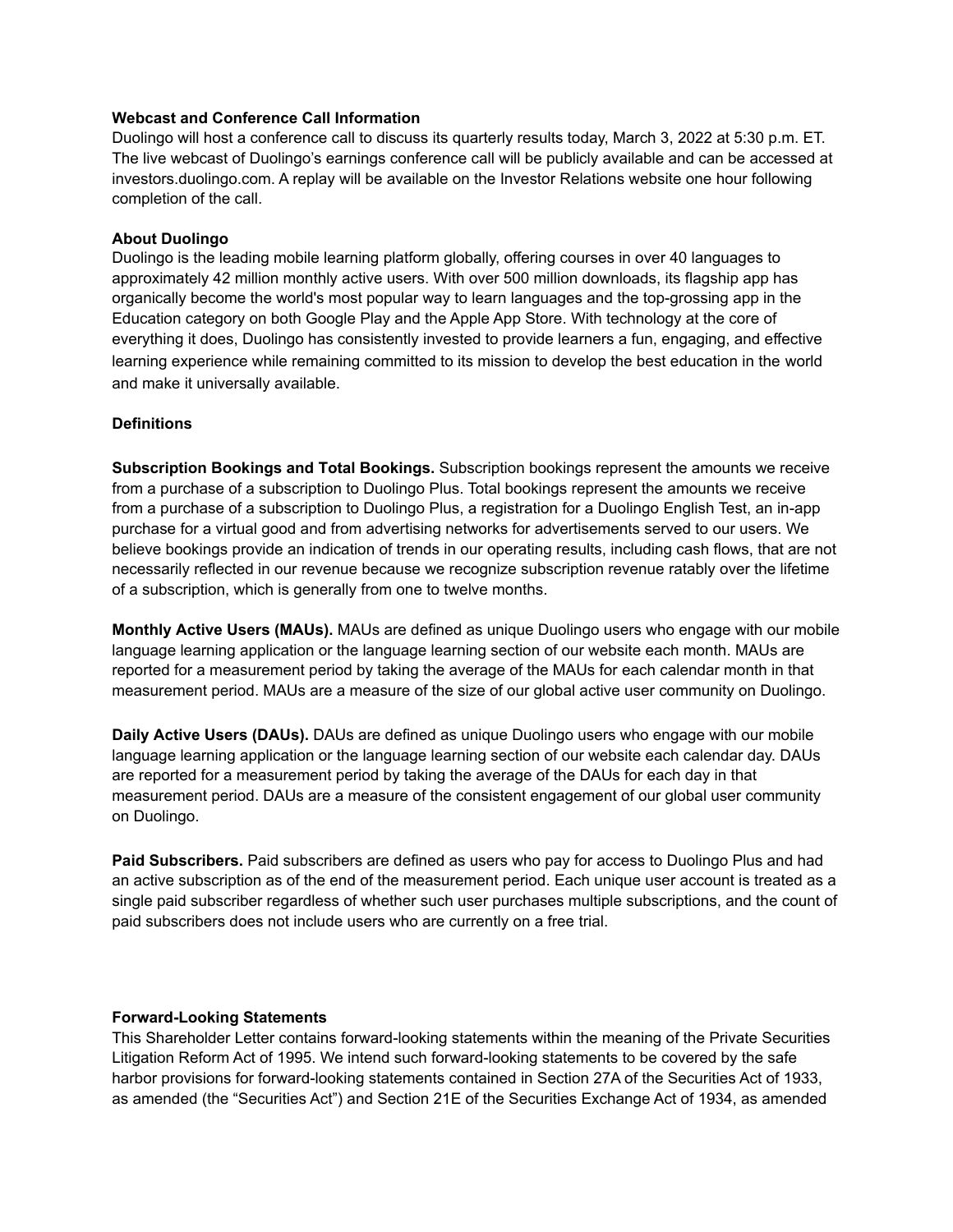(the "Exchange Act"). All statements other than statements of historical facts contained in this Shareholder Letter, including without limitation, statements regarding our business model and strategic plans and our financial outlook for the first quarter and fiscal year 2022 are forward-looking statements. Without limiting the generality of the foregoing, you can identify forward-looking statements because they contain words such as "may," "will," "shall," "should," "expects," "plans," "anticipates," "could," "intends," "target," "projects," "contemplates," "believes," "estimates," "predicts," "potential," "goal," "objective," "seeks," or "continue" or the negative of these words or other similar terms or expressions that concern our expectations, strategy, plans, or intentions. Such forward-looking statements are subject to a number of known and unknown risks, uncertainties and assumptions, and actual results may differ materially from those expressed or implied in the forward-looking statements due to various factors, including, but not limited to: our ability to retain and grow our users and sustain their engagement with our products; competition in the online language learning industry; our limited operating history; our ability to achieve profitability; our ability to manage our growth and operate at such scale; the success of our investments; our reliance on third-party platforms to store and distribute our products and collect revenue; our reliance on third-party hosting and cloud computing providers; our ability to compete for advertisements; acceptance by educational organizations of technology-based education; our ability to access, collect, and use personal data about our users and payers, and to comply with applicable data privacy laws; potential intellectual property-related litigation and proceedings, our ability adequately obtain, protect and maintain our intellectual property rights; and the other important factors more fully detailed under the caption "Risk Factors" in our Quarterly Report on Form 10-Q for the quarterly period ended September 30, 2021, as any such factors may be updated from time to time in our other filings with the SEC, including our Annual Report on Form 10-K for the fiscal year ended December 31, 2021, which are accessible on the SEC's website at www.sec.gov and the Company's Investor Relations website at https://investors.duolingo.com. All forward-looking statements speak only as of the date of this Shareholder Letter and, except as required by applicable law, we have no obligation to update or revise any forward-looking statements contained herein, whether as a result of any new information, future events, changed circumstances or otherwise.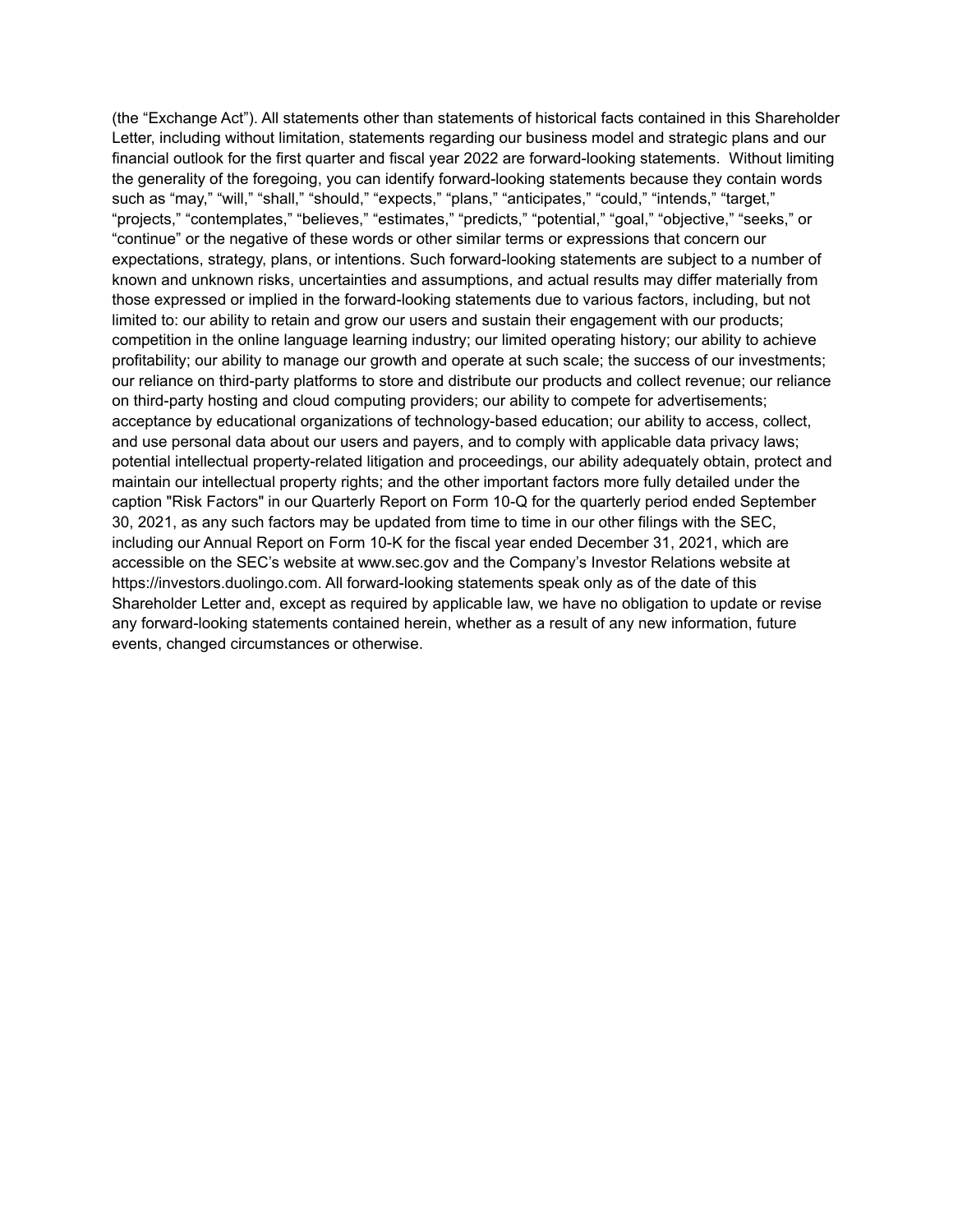#### **Limitation of Key Metrics and Other Data**

We manage our business by tracking several operating metrics, including MAUs, DAUs, paid subscribers, and bookings. While these metrics are based on what we believe to be reasonable estimates of our user base for the applicable period of measurement, there are inherent challenges in measuring how our platform is used. These metrics are determined by using internal data gathered on an analytics platform that we developed and operate and have not been validated by an independent third party. This platform tracks user account and session activity. If we fail to maintain an effective analytics platform, our metrics calculations may be inaccurate. Because we update the methodologies we employ to create metrics, our operating metrics may not be comparable to those in prior periods. Other companies, including companies in our industry, may calculate these metrics differently.

#### **Non-GAAP Financial Measures**

We use certain non-GAAP financial measures to supplement our consolidated financial statements, which are presented in accordance with GAAP. These non-GAAP financial measures include Adjusted EBITDA. Please refer to the definitions and reconciliations at the end of this press release. We use these non-GAAP financial measures for financial and operational decision-making and as a means to evaluate period-to-period comparisons. By excluding certain items that may not be indicative of our recurring core operating results, we believe that Adjusted EBITDA provides meaningful supplemental information regarding our performance. Accordingly, we believe these non-GAAP financial measures are useful to investors and others because they allow for additional information with respect to financial measures used by management in its financial and operational decision-making and they may be used by our institutional investors and the analyst community to help them analyze the health of our business. However, there are a number of limitations related to the use of non-GAAP financial measures, and these non-GAAP measures should be considered in addition to, not as a substitute for or in isolation from, our financial results prepared in accordance with GAAP. Other companies, including companies in our industry, may calculate these non-GAAP financials measures differently or not at all, which reduces their usefulness as comparative measures.

#### **Website Information**

We routinely post important information for investors on the Investor Relations section of our website, https://investors.duolingo.com and also from time to time may use social media channels, including our Twitter account (twitter.com/duolingo) and our LinkedIn account (linkedin.com/company/duolingo/), as an additional means of disclosing public information to investors, the media and others interested in us. It is possible that certain information we post on our website and on social media could be deemed to be material information, and we encourage investors, the media and others interested in us to review the business and financial information we post on our website and on the social media channels identified above, in addition to following our press releases, SEC filings, public conference calls, presentations and webcasts. The information contained on, or that may be accessed through, our website and our social media channels is not incorporated by reference into, and is not a part of, this document.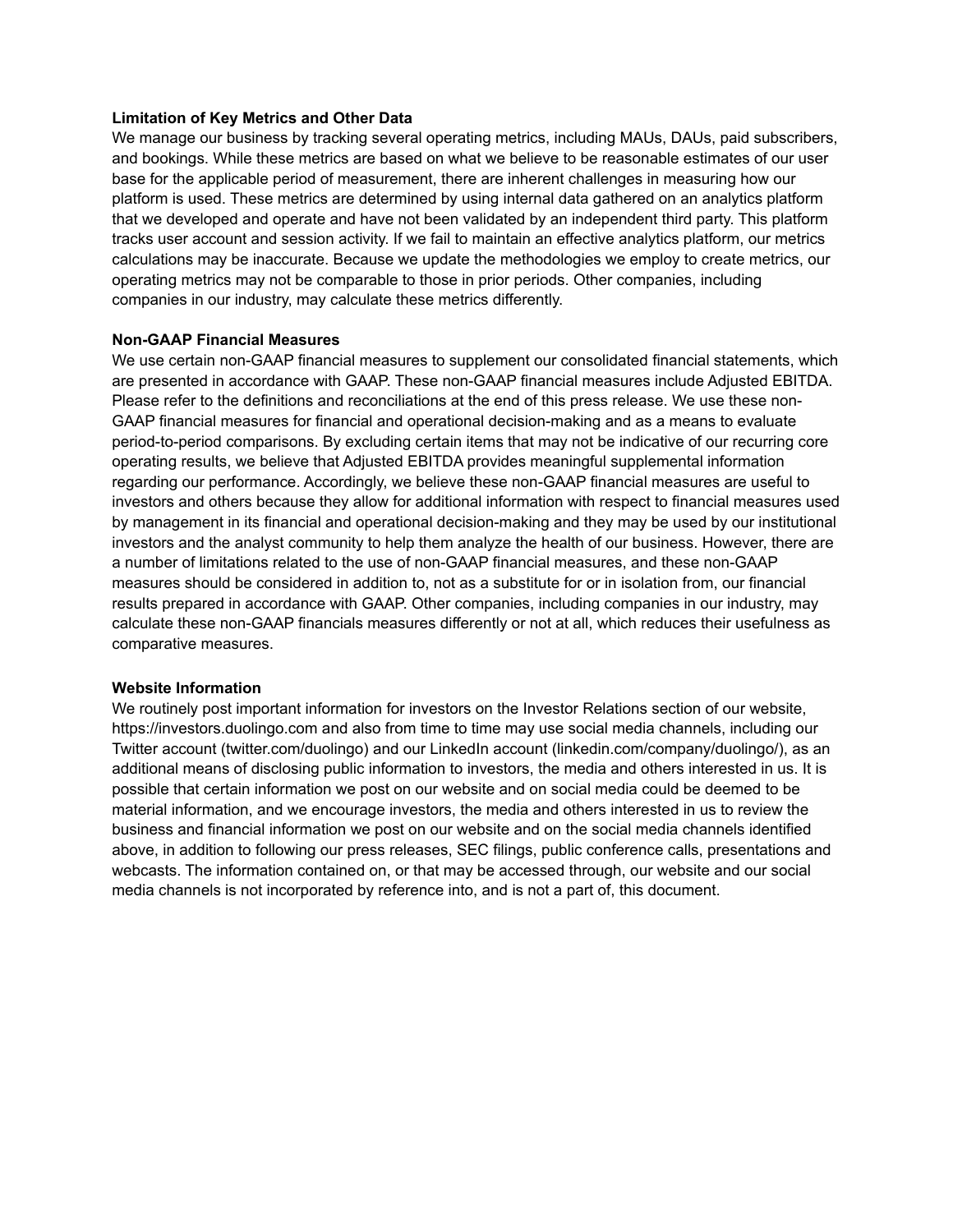# **DUOLINGO, INC. AND SUBSIDIARIES CONDENSED CONSOLIDATED BALANCE SHEETS**

*(Amounts in thousands, except par value amounts)* 

|                                                                                                         | December 31, 2021 December 31, 2020 |              |      |           |  |
|---------------------------------------------------------------------------------------------------------|-------------------------------------|--------------|------|-----------|--|
| <b>ASSETS</b>                                                                                           |                                     |              |      |           |  |
|                                                                                                         | \$                                  | 553,922      | - \$ | 120,490   |  |
|                                                                                                         |                                     | 33,163       |      | 20,450    |  |
|                                                                                                         |                                     | 24,219       |      | 13,585    |  |
| Prepaid expenses and other current assets <b>manually and prepaid expenses</b> and other current assets |                                     | 7,967        |      | 3,855     |  |
|                                                                                                         |                                     | 42,040       |      | 17,359    |  |
|                                                                                                         |                                     | $661,311$ \$ |      | 175,739   |  |
|                                                                                                         |                                     |              |      |           |  |
| <b>LIABILITIES, CONVERTIBLE PREFERRED STOCK AND</b><br><b>STOCKHOLDERS' EQUITY (DEFICIT)</b>            |                                     |              |      |           |  |
|                                                                                                         |                                     | 7,818        | \$   | 2,196     |  |
| Deferred revenues                                                                                       |                                     | 98,267       |      | 54,792    |  |
| Income tax payable                                                                                      |                                     | 113          |      | 68        |  |
|                                                                                                         |                                     | 12,933       |      | 8,634     |  |
|                                                                                                         |                                     | 29,124       |      | 8,131     |  |
|                                                                                                         |                                     | 148,255      |      | 73,821    |  |
|                                                                                                         |                                     |              |      | 182,609   |  |
|                                                                                                         |                                     | 513,056      |      | (80, 691) |  |
| Total liabilities, convertible preferred stock and stockholders'                                        |                                     | 661,311      | -S   | 175,739   |  |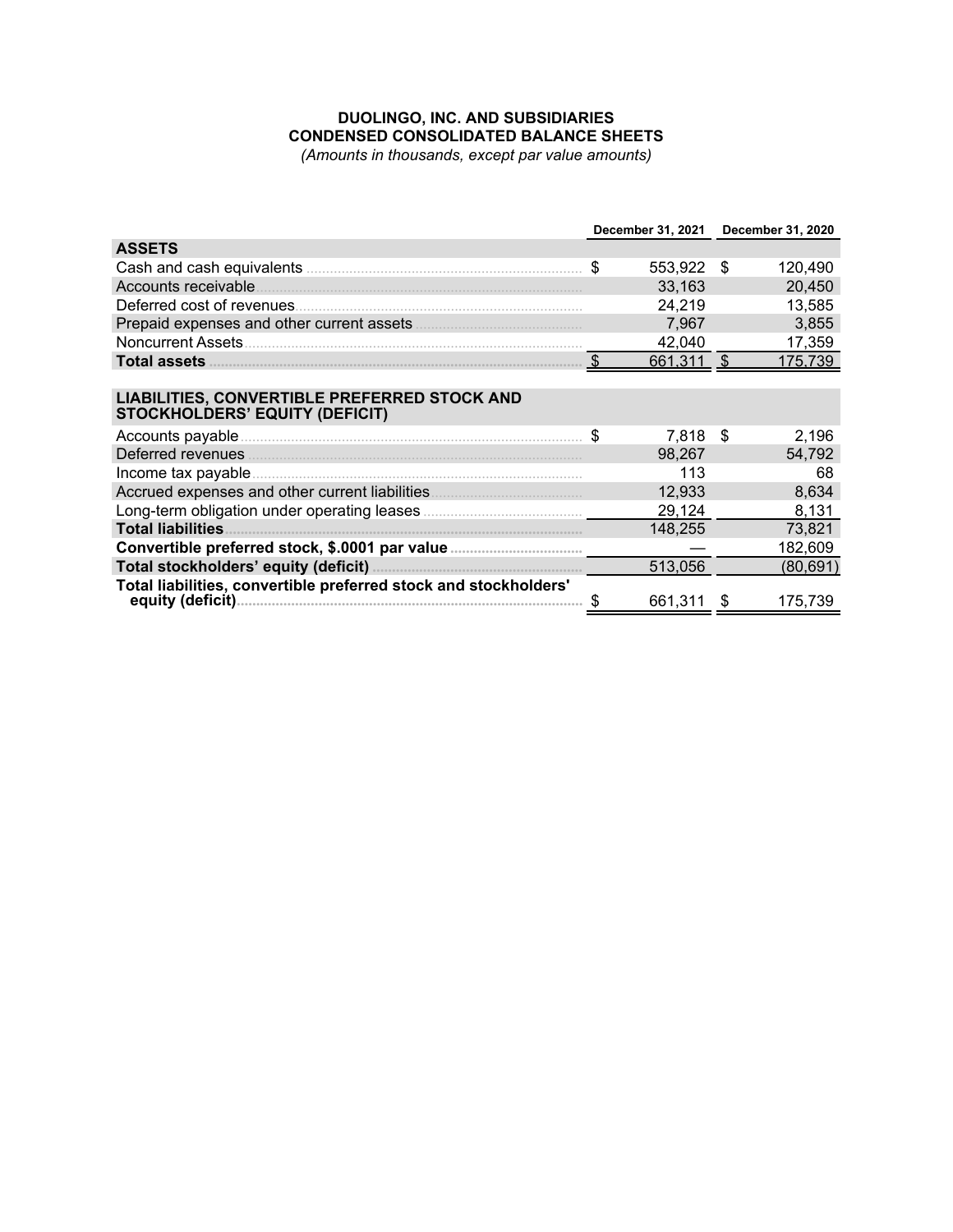# **DUOLINGO, INC. AND SUBSIDIARIES CONDENSED CONSOLIDATED STATEMENTS OF OPERATIONS AND COMPREHENSIVE LOSS**

*(Amounts in thousands, except per share amounts)*

|                                                                                           | Three Months Ended December 31, |             |              | Year Ended December 31, |                |             |              |           |
|-------------------------------------------------------------------------------------------|---------------------------------|-------------|--------------|-------------------------|----------------|-------------|--------------|-----------|
|                                                                                           |                                 | 2021        |              | 2020                    |                | 2021        |              | 2020      |
| <b>Revenues</b>                                                                           | \$                              | 73,014      | $\mathbb{S}$ | 48,268                  | $\mathfrak{S}$ | 250,772     | $\mathbb{S}$ | 161,696   |
| Cost of revenues                                                                          |                                 | 19,952      |              | 12,863                  |                | 69,186      |              | 45,987    |
| Gross profit.                                                                             |                                 | 53,062      |              | 35,405                  |                | 181,586     |              | 115,709   |
| Operating expenses:                                                                       |                                 |             |              |                         |                |             |              |           |
| Research and development                                                                  |                                 | 30,019      |              | 15,443                  |                | 103,833     |              | 53,024    |
|                                                                                           |                                 | 14,511      |              | 9,705                   |                | 59,170      |              | 34,983    |
| General and administrative                                                                |                                 | 25,947      |              | 20,828                  |                | 78,590      |              | 43,713    |
|                                                                                           |                                 | 70,477      |              | 45,976                  |                | 241,593     |              | 131,720   |
|                                                                                           |                                 | (17, 415)   |              | (10, 571)               |                | (60,007)    |              | (16, 011) |
| Other income, net of other expenses                                                       |                                 | 6           |              | 187                     |                | 49          |              | 303       |
| Loss before provision for income taxes                                                    |                                 | (17, 409)   |              | (10, 384)               |                | (59, 958)   |              | (15, 708) |
| Provision for income taxes.                                                               |                                 | 108         |              | 23                      |                | 177         |              | 68        |
| Net loss and comprehensive loss                                                           | $\boldsymbol{\mathsf{S}}$       | (17,517) \$ |              | (10, 407)               | \$             | (60, 135)   | \$           | (15, 776) |
| Net loss per share attributable to Class A<br>and Class B common stockholders,<br>basic.  |                                 |             |              |                         |                |             |              |           |
|                                                                                           | \$                              | $(0.46)$ \$ |              | $(0.82)$ \$             |                | (2.57) \$   |              | (1.24)    |
| Net loss per share attributable to Class A<br>and Class B common stockholders,<br>diluted |                                 | $(0.46)$ \$ |              | $(0.82)$ \$             |                | $(2.57)$ \$ |              | (1.24)    |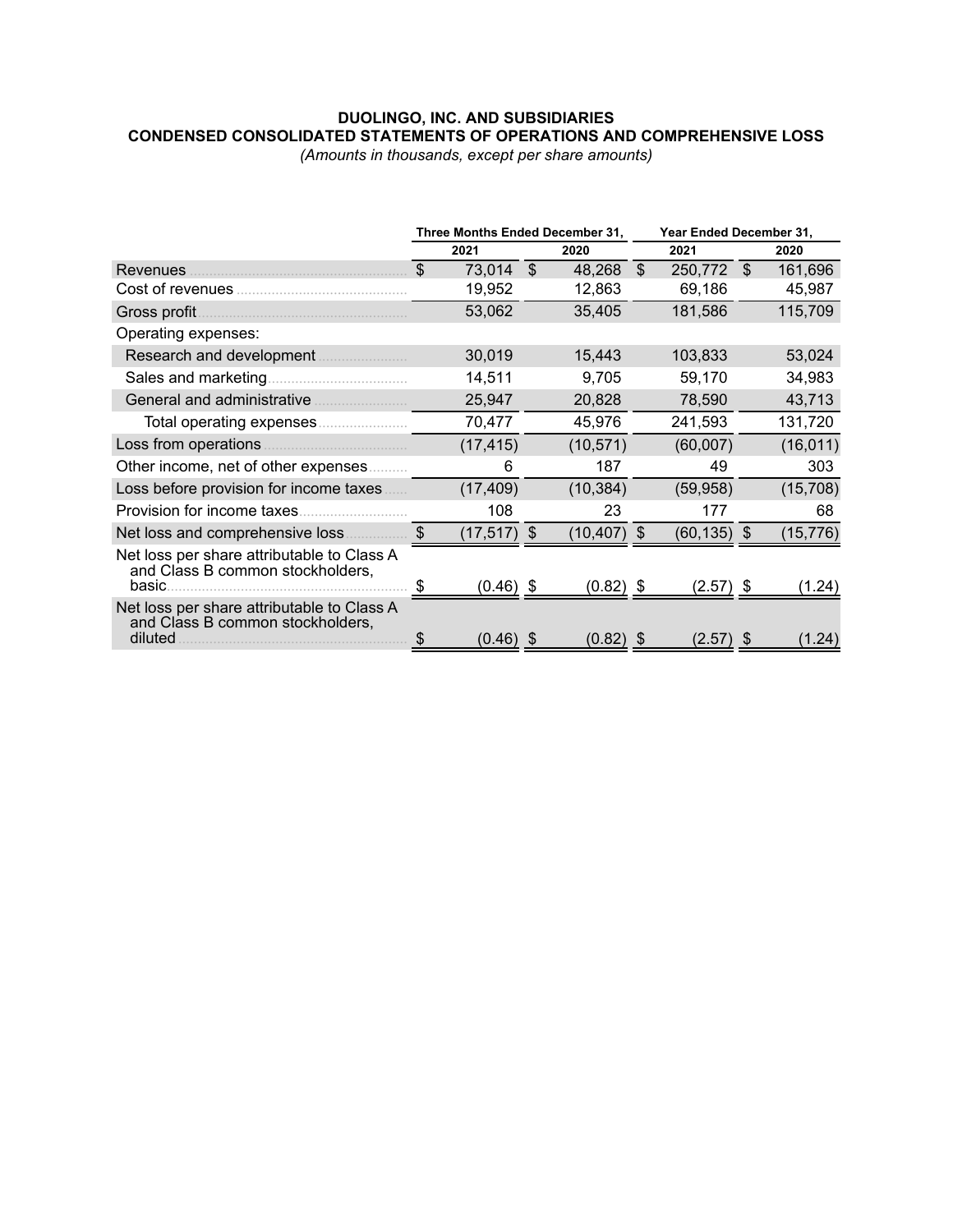### **DUOLINGO, INC. AND SUBSIDIARIES CONDENSED CONSOLIDATED STATEMENTS OF CASH FLOWS**

*(Amounts in thousands)*

|                                                                                 | Year Ended December 31, |                |  |           |  |  |
|---------------------------------------------------------------------------------|-------------------------|----------------|--|-----------|--|--|
|                                                                                 |                         | 2021           |  | 2020      |  |  |
| Cash flows from operating activities:                                           |                         |                |  |           |  |  |
| Net loss                                                                        | \$                      | $(60, 135)$ \$ |  | (15, 776) |  |  |
| Adjustments to reconcile net loss to net cash used for operating<br>activities: |                         |                |  |           |  |  |
| Depreciation and amortization                                                   |                         | 2,726          |  | 2,256     |  |  |
| Stock-based compensation                                                        |                         | 40,804         |  | 17,031    |  |  |
| Changes in assets and liabilities                                               |                         | 25,775         |  | 14,197    |  |  |
| Net cash provided by operating activities                                       |                         | 9,170          |  | 17,708    |  |  |
| Net cash used for investing activities.                                         |                         | (6, 206)       |  | (4,014)   |  |  |
| Net cash provided by financing activities                                       |                         | 430,468        |  | 46,953    |  |  |
| Net increase in cash and cash equivalents                                       |                         | 433,432        |  | 60,647    |  |  |
| Cash and cash equivalents - Beginning of period                                 |                         | 120,490        |  | 59,843    |  |  |
| Cash and cash equivalents - End of period                                       |                         | 553,922        |  | 120,490   |  |  |